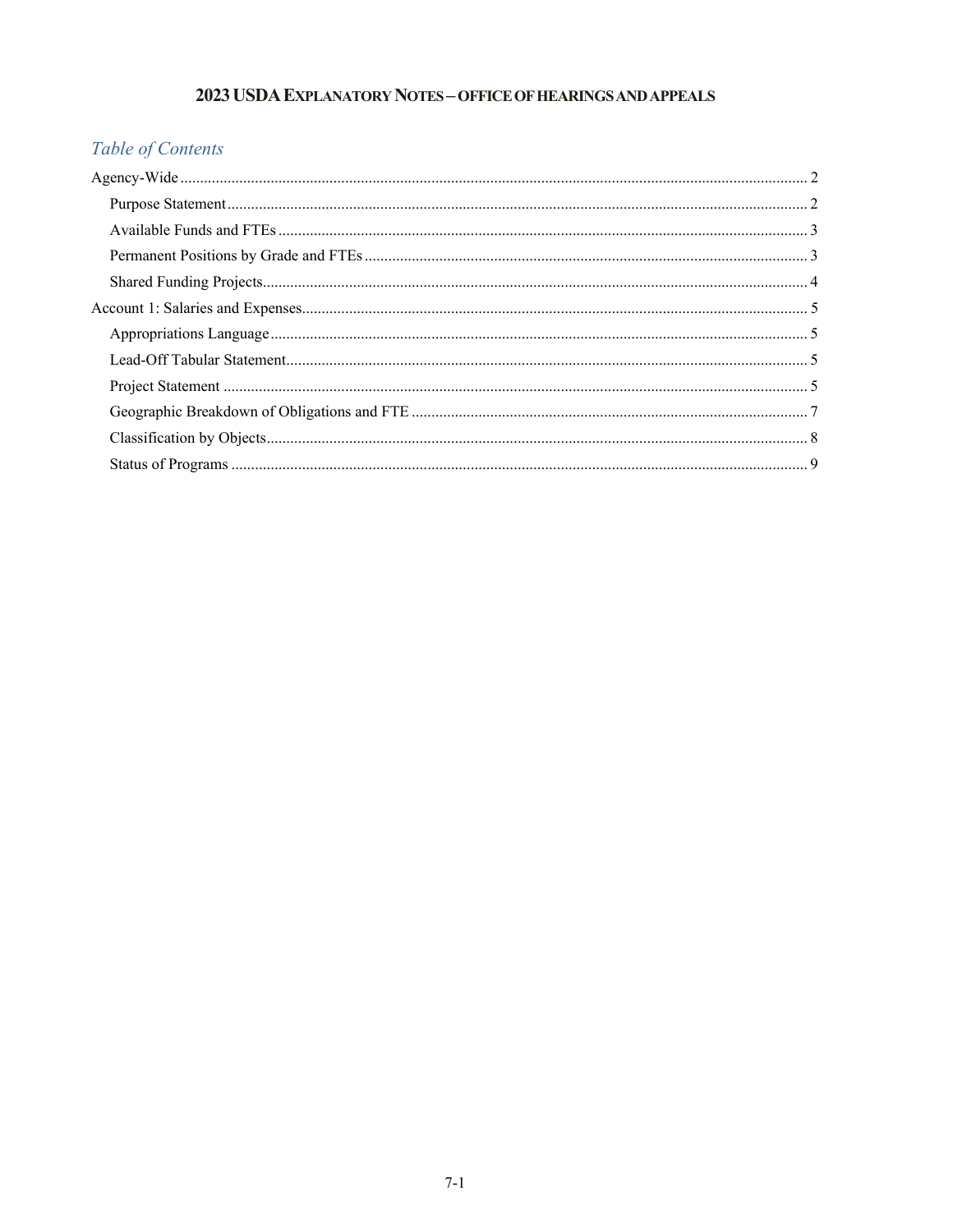#### <span id="page-1-0"></span>*AGENCY-WIDE*

#### <span id="page-1-1"></span>**PURPOSE STATEMENT**

The Office of Hearings and Appeals (OHA) consolidates the three previously separate entities of the National Appeals Division (NAD), the Office of the Administrative Law Judges (OALJ), and the Office of the Judicial Officer (OJO). Previously, OALJ and OJO were offices under Departmental Administration, and NAD was an independent agency that reports to the USDA Secretary.

The mission of OHA is to plan, coordinate, and provide administrative support for NAD, OALJ, and OJO. OHA promotes fairness, transparency, and consistency in NAD, OALJ, and OJO proceedings through the planning, coordination, and administration of office-wide activities and initiatives. OHA adjudicates first-and second-level hearings and appeals at USDA.

OHA Headquarters is located in Alexandria, Virginia. NAD, a division within OHA administers its appeals system through three regional offices located in Memphis, Tennessee; Indianapolis, Indiana; and Lakewood, Colorado. The NAD Administrative Judges are located in field locations throughout the United States and operate out of leased office space or home offices. OALJ and OJO are located in USDA's South Building in Washington, DC.

As of September 30, 2021, there were 70 permanent full-time employees, comprising of 18 in Virginia and 52 in the field.

OHA did not have any Office of Inspector General or Government Accountability Office evaluation reports during the past year.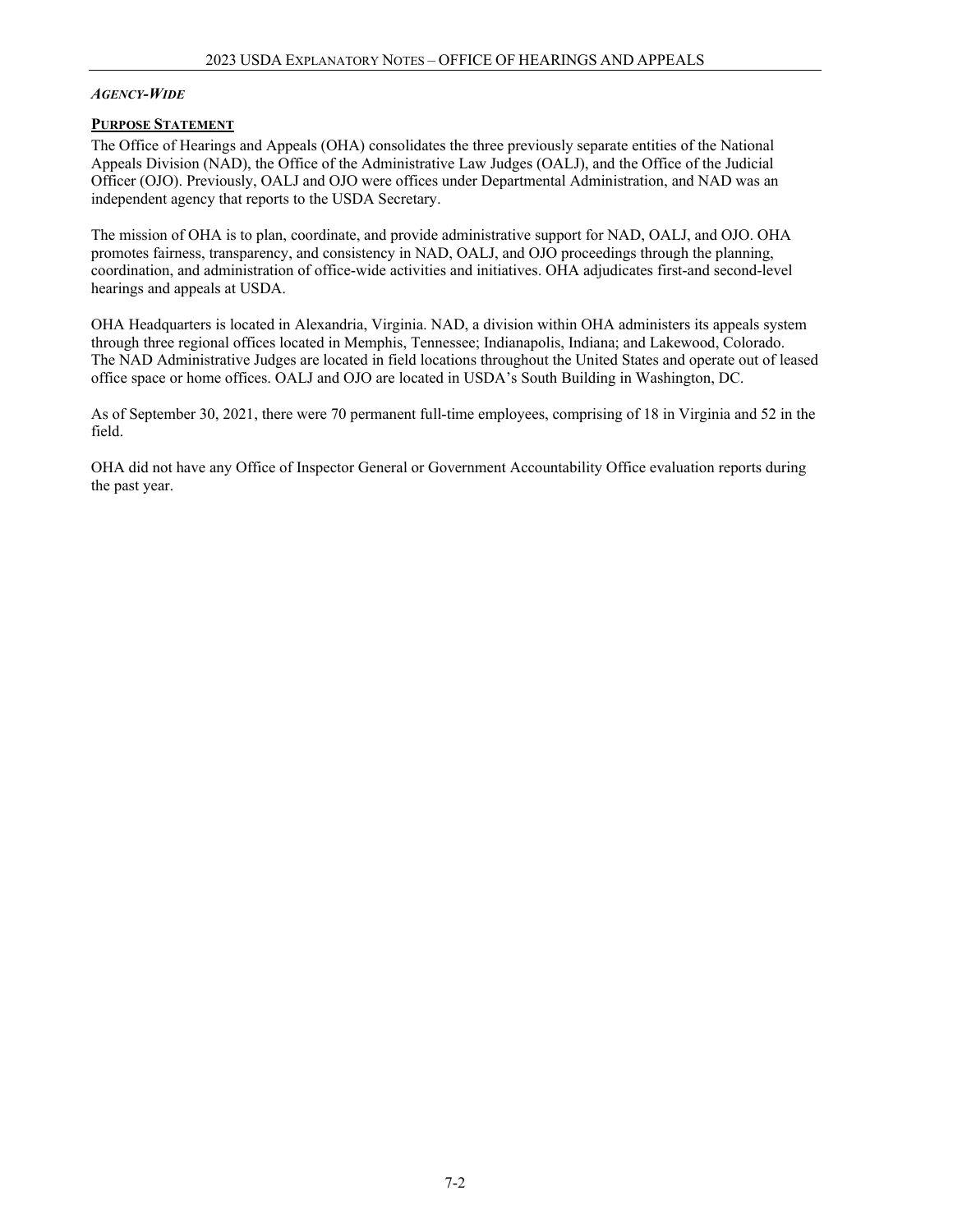#### <span id="page-2-0"></span>**AVAILABLE FUNDS AND FTES**

# *Table OHA-1. Available Funds and FTEs (thousands of dollars, FTEs)*

<span id="page-2-1"></span>

| <b>Item</b>                      | 2020<br>Actual | FTE | 2021<br>Actual | <b>FTE</b>               | 2022<br><b>Estimated</b> | FТ<br>E | 2023<br><b>Estimated</b> | FТ  |
|----------------------------------|----------------|-----|----------------|--------------------------|--------------------------|---------|--------------------------|-----|
|                                  |                |     |                |                          |                          |         |                          |     |
|                                  | \$15,222       | 72  | \$15,394       | 73                       | \$15,394                 | .78     | \$16,743                 | -81 |
| Transfer to Working Capital Fund |                |     | -50            | $\overline{\phantom{a}}$ |                          |         |                          |     |
|                                  | $-606$         |     | -68            | $\overline{\phantom{0}}$ |                          |         |                          |     |
|                                  |                |     |                |                          |                          |         |                          |     |
|                                  | 14.616         | 72  | 15.276         | 73                       | 15.394                   | 78      | 16.743                   | 81  |
|                                  |                |     |                |                          |                          |         |                          |     |

#### **PERMANENT POSITIONS BY GRADE AND FTES**

### *Table OHA-2. Permanent Positions by Grade and FTEs*

| Item               | VA.          | Field | 2020<br>Actual<br><b>Total</b> | VA | Field        | 2021<br>Actual<br>Total | VA | Field        | 2022<br><b>Estimated</b><br><b>Total</b> | VA | Field | 2023<br><b>Estimated</b><br><b>Total</b> |
|--------------------|--------------|-------|--------------------------------|----|--------------|-------------------------|----|--------------|------------------------------------------|----|-------|------------------------------------------|
|                    |              |       |                                |    |              |                         |    |              |                                          |    |       |                                          |
|                    |              |       |                                |    |              |                         |    |              |                                          |    |       |                                          |
|                    |              |       |                                |    |              |                         |    |              |                                          |    |       |                                          |
|                    |              |       |                                |    |              |                         |    |              |                                          |    |       |                                          |
|                    | <sub>0</sub> | 25    | 31                             |    | 25           | 32                      |    | 31           | 38                                       |    | 34    | 42                                       |
|                    | 6            |       | x                              | 6  | <sub>6</sub> | 12                      |    | <sub>6</sub> | 12                                       |    |       |                                          |
|                    |              |       |                                |    |              |                         |    |              |                                          |    |       |                                          |
|                    |              |       |                                |    |              |                         |    |              |                                          |    |       |                                          |
|                    |              |       |                                |    |              |                         |    |              |                                          |    |       |                                          |
|                    |              |       |                                |    |              |                         |    |              |                                          |    |       |                                          |
|                    |              |       |                                |    |              |                         |    |              |                                          |    |       |                                          |
|                    |              |       |                                |    |              |                         |    |              |                                          |    |       |                                          |
| Total Perm. FT EOY | ۱9           | 50    | 69                             | 19 | 51           | 70                      | 20 | 58           | 78                                       | 20 | 61    | 81                                       |
| <b>FTE</b>         | 19           | 50    | 72                             | 19 | 54           | 73                      | 20 | 58           | 78                                       | 20 | -61   | 81                                       |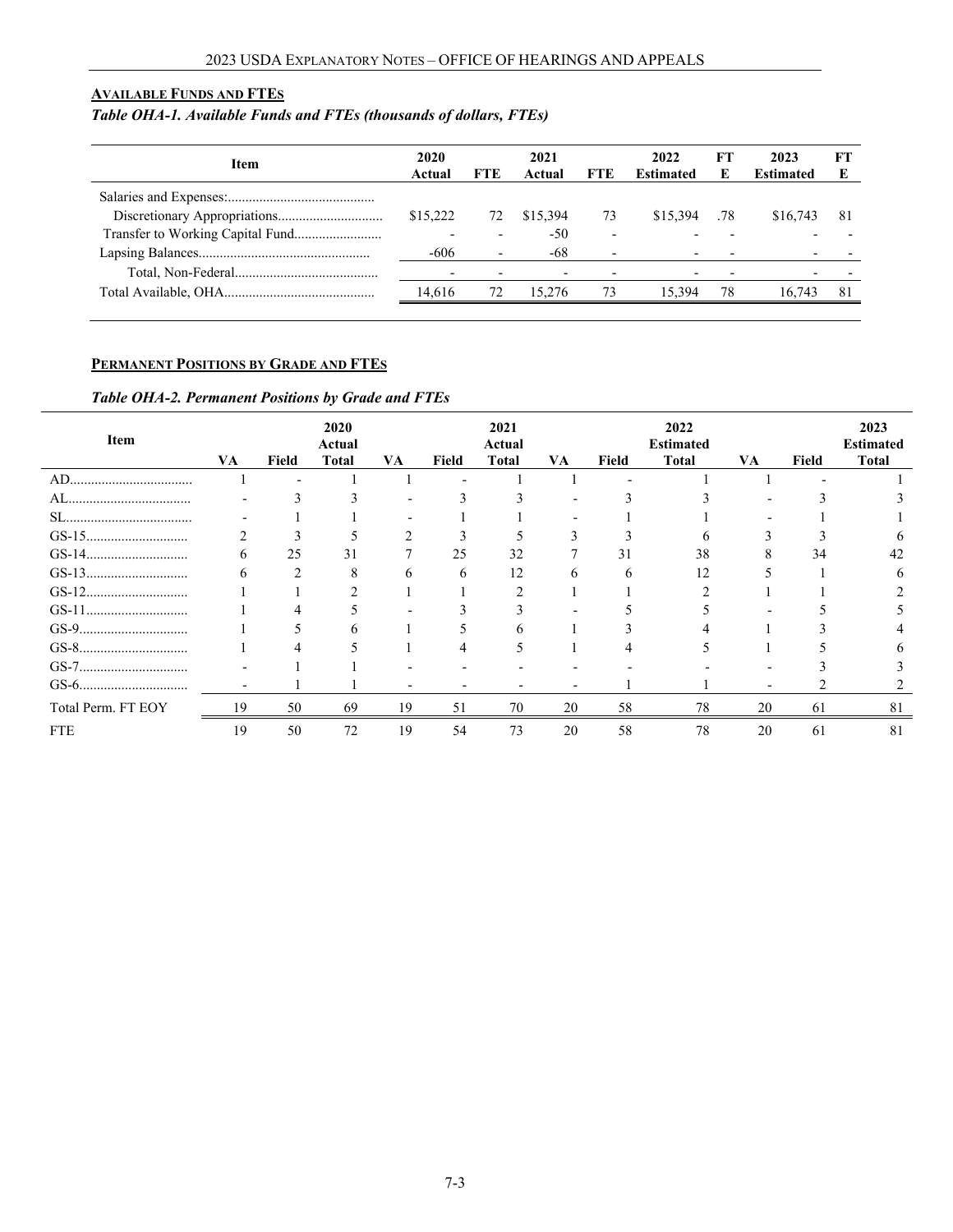### <span id="page-3-0"></span>**SHARED FUNDING PROJECTS**

## *Table OHA-3. Shared Funding Projects (dollars in thousands)*

| <b>Item</b>                                             | 2020<br>Actual           | 2021<br>Actual | 2022<br><b>Estimated</b> | 2023<br><b>Estimated</b> |
|---------------------------------------------------------|--------------------------|----------------|--------------------------|--------------------------|
| <b>Working Capital Fund:</b>                            |                          |                |                          |                          |
| Administrative Services:                                |                          |                |                          |                          |
|                                                         | \$7                      | \$8            | \$8                      | \$8                      |
|                                                         | 85                       | 86             | 55                       | 55                       |
|                                                         | 11                       | 12             | 8                        | 8                        |
|                                                         | 17                       | 18             | 18                       | 17                       |
|                                                         | $\overline{2}$           | 1              | $\mathbf{1}$             | 1                        |
|                                                         | 122                      | 125            | 90                       | 89                       |
| Communications:                                         |                          |                |                          |                          |
|                                                         | 1                        |                | 15                       | 8                        |
| Finance and Management:                                 |                          |                |                          |                          |
|                                                         | 260                      | 261            | 144                      | 148                      |
|                                                         | 47                       | 46             | 85                       | 88                       |
|                                                         |                          |                |                          |                          |
|                                                         | $\overline{\phantom{a}}$ | $\blacksquare$ |                          |                          |
|                                                         | 307                      | 307            | 229                      | 236                      |
| Information Technology:                                 |                          |                |                          |                          |
|                                                         | 342                      | 394            | 389                      | 411                      |
| Department Administration Information Technology Office | 149                      | 190            | 413                      | 431                      |
|                                                         | 59                       | 27             | 7                        | 6                        |
|                                                         | 34                       | 30             | 29                       | 29                       |
|                                                         | 584                      | 641            | 838                      | 877                      |
|                                                         |                          |                |                          |                          |
|                                                         | 8                        | 7              | 9                        | 9                        |
|                                                         | 1,022                    | 1,080          | 1,181                    | 1,219                    |
| <b>Department-Wide Shared Cost Programs:</b>            |                          |                |                          |                          |
|                                                         |                          |                |                          |                          |
|                                                         | 6                        | 5              | 6                        | 6                        |
|                                                         |                          | 2              | 3                        | 3                        |
|                                                         | 4                        | 7              | 7                        | 7                        |
|                                                         | 4                        | 5              | 5                        | 5                        |
|                                                         | 5                        | 3              | 3                        | 3                        |
|                                                         | 4                        | 3              | 3                        | 3                        |
|                                                         | $\overline{4}$           | 5              | 5                        | 5                        |
|                                                         | 1                        | 1              | 1                        | 1                        |
|                                                         |                          |                | 3                        | 4                        |
|                                                         | 6                        | 4              | 3                        | 3                        |
|                                                         | 34                       | 35             | 39                       | 40                       |
| E-Gov:                                                  |                          |                |                          |                          |
|                                                         | 13                       | 13             | 13                       | 13                       |
|                                                         | 1                        |                |                          |                          |
|                                                         | 14                       | 13             | 13                       | 13                       |
|                                                         | 1,070                    | 1,128          | 1,233                    | 1,272                    |
|                                                         |                          |                |                          |                          |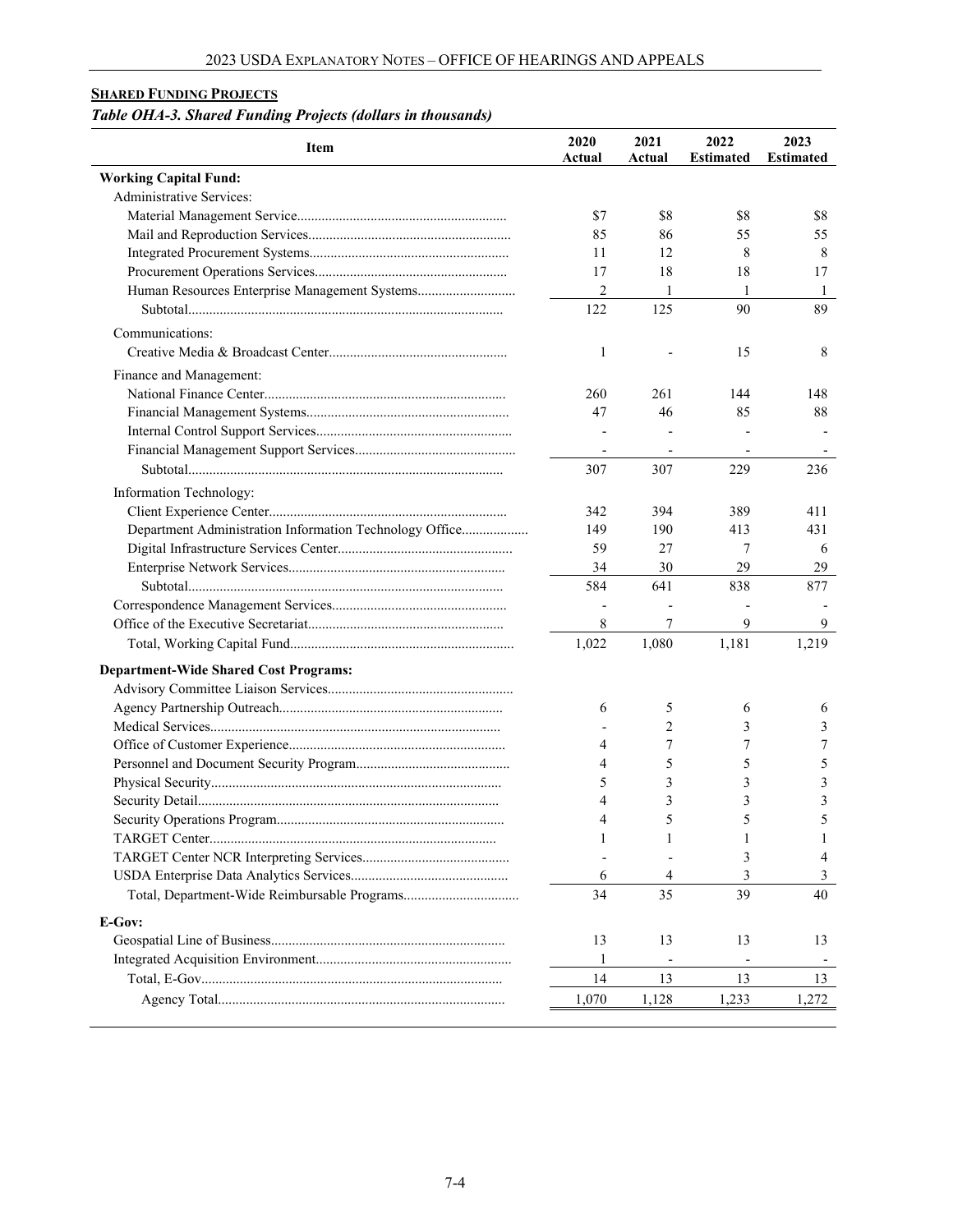#### <span id="page-4-0"></span>*ACCOUNT 1: SALARIES AND EXPENSES*

#### <span id="page-4-1"></span>**APPROPRIATIONS LANGUAGE**

The appropriations language follows (new language underscored; deleted matter enclosed in brackets):

For necessary expenses of the Office of Hearings and Appeals, [\$16,173,000]\$16,743,000.

#### <span id="page-4-2"></span>**LEAD-OFF TABULAR STATEMENT**

#### *Table OHA-4. Lead-Off Tabular Statement (In dollars)*

| Item                    | Amount       |
|-------------------------|--------------|
| Estimate, 2022          | \$15,394,000 |
| Change in Appropriation | $+1,349,000$ |
| Budget Estimate, 2023   | 16,743,000   |

#### <span id="page-4-3"></span>**PROJECT STATEMENT**

#### *Table OHA-5. Project Statement (thousands of dollars, FTEs)*

|                                  |          |     |          |                          |           |            |                          |     |                          | <b>FTE</b>               |     |
|----------------------------------|----------|-----|----------|--------------------------|-----------|------------|--------------------------|-----|--------------------------|--------------------------|-----|
| Item                             | 2020     |     | 2021     |                          | 2022      |            | 2023                     |     | Inc. or                  | Inc. or                  | Chg |
|                                  | Actual   | FTE | Actual   | FTE                      | Estimated | <b>FTE</b> | <b>Estimated</b>         | FTE | Dec.                     | Dec.                     | Key |
| Discretionary Appropriations:    |          |     |          |                          |           |            |                          |     |                          |                          |     |
| Office of Hearings and Appeals   | \$15,222 | 72  | \$15,394 |                          | \$15.394  | 78         | \$16,743                 | 81  | $+\$1.349$               |                          |     |
| Transfer to Working Capital Fund |          |     | $-50$    | $\overline{\phantom{a}}$ |           |            |                          |     | $\overline{\phantom{0}}$ | $\overline{\phantom{0}}$ |     |
|                                  | $-606$   |     | -68      | $\overline{\phantom{0}}$ |           |            | $\overline{\phantom{0}}$ |     | $\overline{\phantom{0}}$ |                          |     |
|                                  | 14.616   | 72  | 15.276   | 73                       | 15.394    | 78         | 16.743                   | 81  | $+1.349$                 |                          |     |
|                                  |          |     |          |                          |           |            |                          |     |                          |                          |     |

#### *Table OHA-6. Project Statement (thousands of dollars, FTEs)*

|                                  |                          |                          |          |                          |           |     |           |     |          | <b>FTE</b> |
|----------------------------------|--------------------------|--------------------------|----------|--------------------------|-----------|-----|-----------|-----|----------|------------|
| Item                             | 2020                     |                          | 2021     |                          | 2022      |     | 2023      |     | lnc. or  | Inc. or    |
|                                  | Actual                   | FTE                      | Actual   | <b>FTE</b>               | Estimated | FTE | Estimated | FTE | Dec.     | Dec.       |
| Discretionary Obligations:       |                          |                          |          |                          |           |     |           |     |          |            |
| Office of Hearings and Appeals   | \$14,616                 |                          | \$15,276 | 73                       | \$15,394  | 78  | \$16,743  | 81  | $+1.349$ | $+3$       |
| Transfer to Working Capital Fund | $\overline{\phantom{0}}$ | $\overline{\phantom{0}}$ | 50       | $\overline{\phantom{0}}$ |           |     |           |     |          |            |
|                                  | 606                      | $\overline{\phantom{0}}$ | -68      | $\overline{\phantom{0}}$ |           |     |           |     |          |            |
|                                  | 5.222                    |                          | 15.394   | 73                       | 5.394     | 78  | 16.743    |     | .349     |            |

#### **Office of Hearing and Appeals**

The base funds will continue to support the mission of OHA to promote fairness, transparency, and consistency in NAD, OALJ, and OJO proceedings through the planning, coordination, and administration of office-wide activities and initiatives.

(1) An increase of \$1,349,000 and 3 additional FTEs for the OHA (\$15,394,000 and 78 FTEs available in 2022).

The funding change is requested for the following items:

A) An increase of \$308,000 which includes \$151,000 for FY 2022 pay inflation and \$157,000 for FY 2022 FERS.

This increase supports the pay increase which went into effect January 1, 2022, of a 2.7 percent Cost of Living pay increase for civilian employees, and a 1.1 percent increase to cover the expenses for the mandated increase of USDA's contribution to FERS*.*

B) An increase of \$530,000 for FY 2023 Cost of Living Increase. This increase will support the annualization of the FY 2022 2.7 percent Cost of Living pay increase and the FY 2023 4.6 percent Cost of Living pay increase.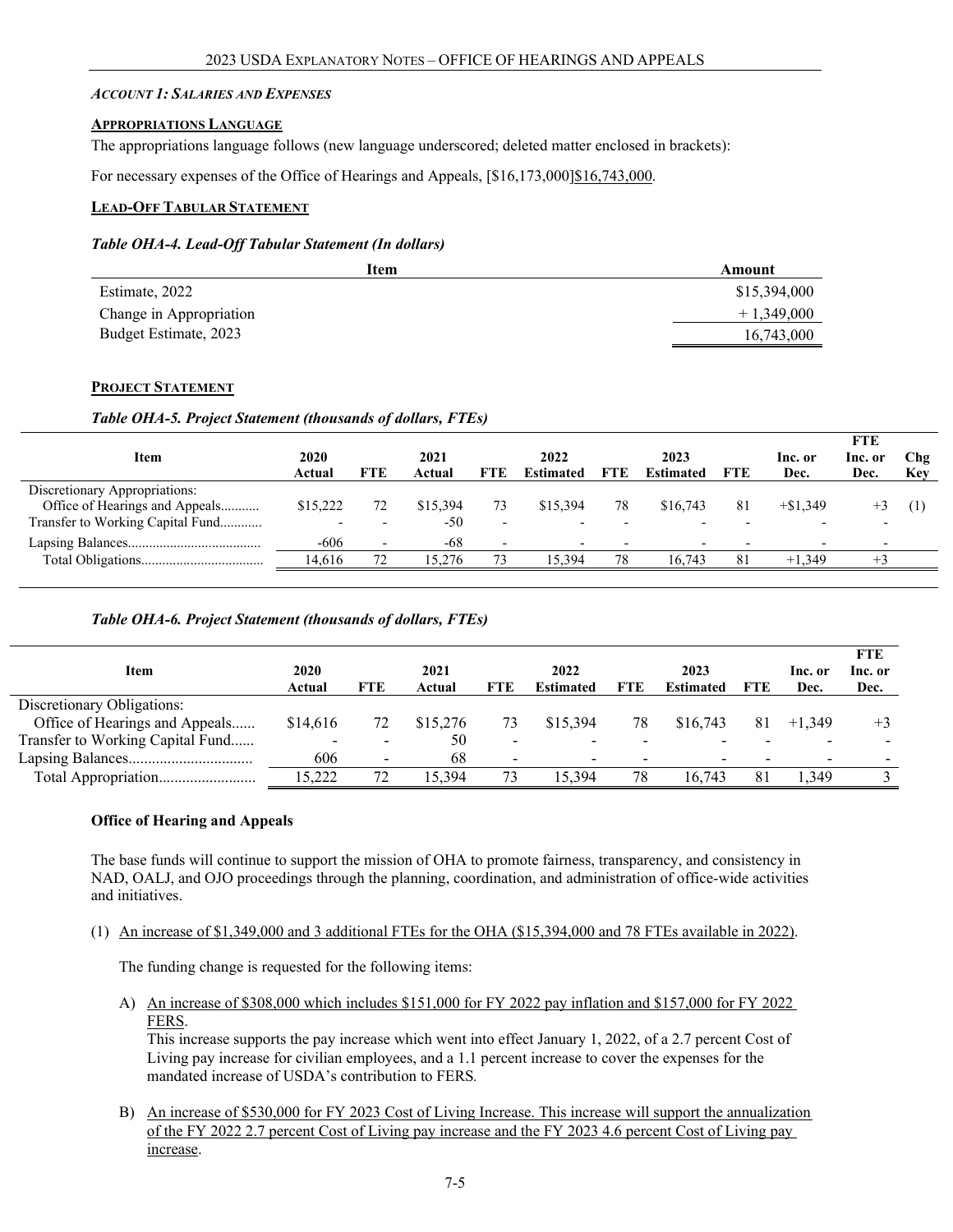This increase supports the proposed January 1, 2023, Cost of Living increase of 4.6 percent. This increase will support the pay increase for civilian employees. This increase will allow the OHA to continue to promote fairness, transparency, and consistency in NAD, OALJ, and OJO proceedings. This critical increase is needed to support and maintain current staffing levels to meet the program demands and statutory requirements imposed on OHA. Elimination of the pay cost increase means the OHA would not be able to fund approximately 2 FTEs and/or would need to significantly cut travel, training, outreach and mission support. Approximately 80 percent of our budget supports personnel compensation and benefits. Failure to receive this increase would prevent us from fully performing our mission, which is necessary to ensure continued support for the Department as well as meeting the needs of the Executive Office of the President and members of Congress.

- C) An increase of \$40,000 (\$39,000 for WCF and \$1,000 for Shared Costs). This increase is needed for the increased cost for Working Capital Fund and other Shared Cost Agreements.
- D) An increase of \$471,000 and 3 FTEs and associated staffing costs.

The increase is needed to fill mission critical positions to ensure that OHA can carry out its full range of responsibilities and agency goals. The funds will continue to support the mission of OHA to promote fairness, transparency, and consistency of USDA hearings and appeals services; coordinate administrative and legal activities for the National Appeals Division, the Office of the Administrative Law Judges, and the Office of the Judicial Officer, provide leadership, direction, coordination and assistance in the areas of administrative and legal support for Office-wide mission and operational activities; and coordinate preparation of all administrative support, strategic plans, and reports for Office-wide activities and initiatives. There are strict statutory deadlines for holding hearings and issuing appeal and review determinations. These mission area activities are performed by Administrative Judges and Appeals Officers, who are geographically dispersed throughout the United States and supported by three regional offices and a headquarters office. Similarly, OALJ conducts rulemaking and adjudicatory hearings throughout the country in proceedings that are subject to the Administrative Procedure Act (APA), 5 U.S.C. § 551 et seq., under approximately 50 statutes administered by USDA agencies. The Judicial Officer is delegated authority to act as the final deciding officer for the United States Department of Agriculture in adjudicatory proceedings listed in 7 C.F.R. § 2.35. This level of funding ensures the timeliness and quality of services that is expected by the public.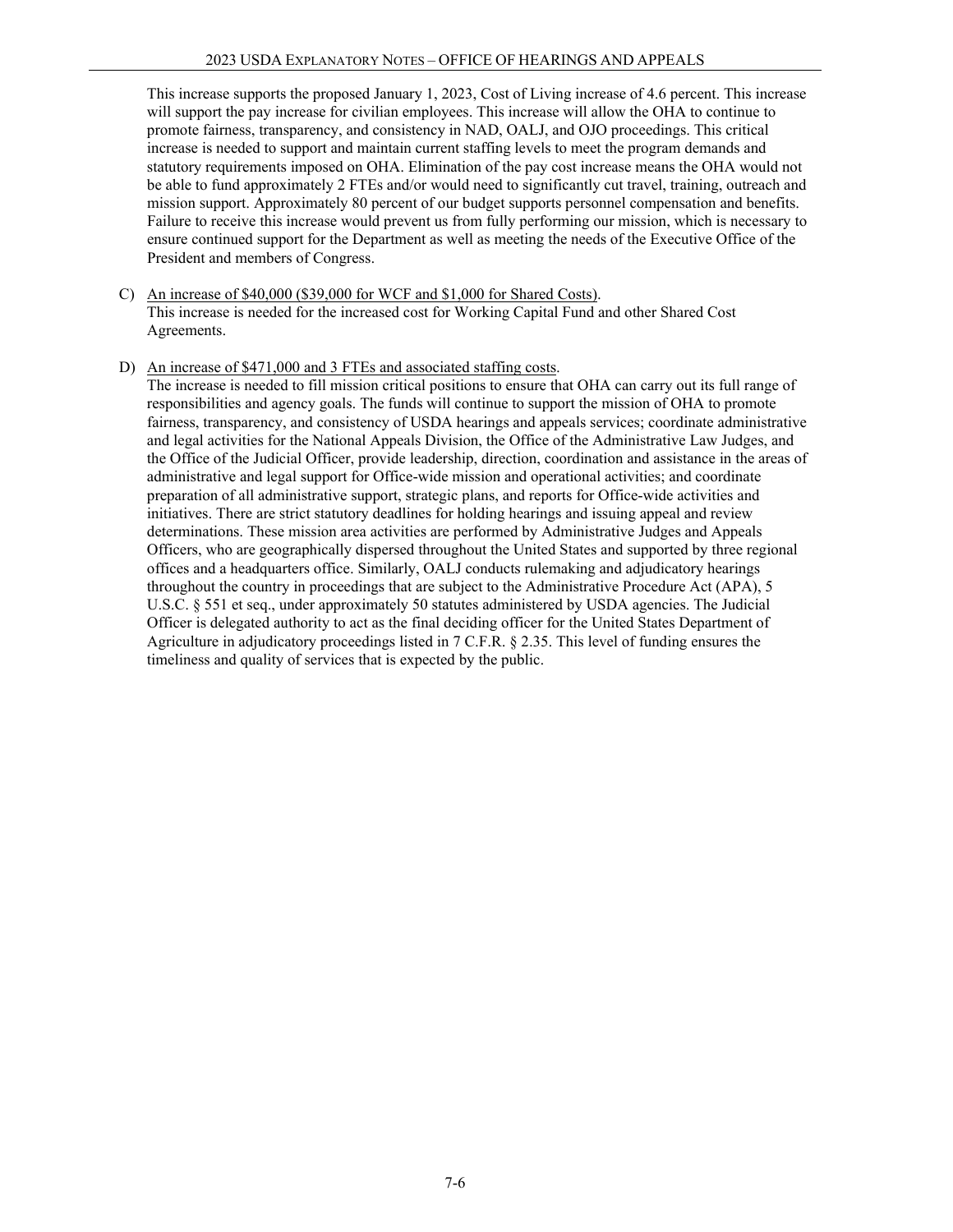| <b>State/Territory/Country</b> | 2020<br>Actual | <b>FTE</b> | 2021<br>Actual | <b>FTE</b>     | 2022<br><b>Estimated</b> | <b>FTE</b>               | 2023<br><b>Estimated</b> | <b>FTE</b> |  |  |
|--------------------------------|----------------|------------|----------------|----------------|--------------------------|--------------------------|--------------------------|------------|--|--|
|                                | \$155          | 1          | \$160          | 1              | \$162                    | 1                        | \$168                    |            |  |  |
|                                | 155            | 1          | 155            | 1              | 157                      | 1                        | 163                      |            |  |  |
|                                | 350            | 2          | 364            | $\overline{c}$ | 370                      | 2                        | 385                      | 2          |  |  |
|                                | 1,326          | 9          | 1,300          | 8              |                          | 9                        |                          | 9          |  |  |
|                                |                |            |                |                | 1,350                    |                          | 1,441                    |            |  |  |
| District of Columbia           | 1.760          | 10         | 1,813          | 11             | 1,900                    | 12                       | 1,925                    | 12         |  |  |
|                                | 164            | 1          | 300            | 2              | 300                      | $\overline{c}$           | 312                      | 2          |  |  |
|                                |                |            | 143            | 1              | 145                      | 1                        | 151                      |            |  |  |
|                                | 173            | 1          | 175            | 1              | 177                      | 1                        | 184                      | 1          |  |  |
|                                | 1.170          | 8          | 937            | 6              | 1,122                    | 7                        | 1,147                    | 8          |  |  |
|                                | 174            |            | 180            | 1              | 182                      |                          | 189                      |            |  |  |
|                                | 160            |            | 167            | 1              | 167                      | 1                        | 174                      |            |  |  |
|                                | 164            | 1          | 165            | 1              | 167                      | 1                        | 174                      |            |  |  |
|                                | 166            |            | 301            | 2              | 304                      | 2                        | 316                      | 2          |  |  |
|                                | 166            | 1          | 173            | 1              | 175                      | 1                        | 182                      |            |  |  |
|                                | 331            | 2          | 343            | 2              | 345                      | 2                        | 359                      | 2          |  |  |
|                                | 169            | 1          | 171            | 1              | 173                      | 1                        | 180                      |            |  |  |
| Pennsylvania                   |                |            | 160            | 1              | 162                      | 1                        | 168                      |            |  |  |
|                                | 1,091          | 7          | 940            | 7              | 1,100                    | 8                        | 1,125                    | 9          |  |  |
|                                | 327            | 2          | 340            | $\overline{c}$ | 342                      | $\overline{c}$           | 356                      | 2          |  |  |
|                                | 6,279          | 20         | 6,819          | 20             | 6,594                    | 22                       | 7,476                    | 22         |  |  |
|                                | 168            | 1          |                |                |                          | $\overline{\phantom{a}}$ |                          |            |  |  |
|                                | 168            | 1          | 170            | 1              |                          |                          | 168                      | 1          |  |  |
|                                | 14,616         | 72         | 15,276         | 73             | 15,394                   | 78                       | 16,743                   | 81         |  |  |
| Transfer to WCF                |                |            | 50             |                |                          |                          |                          |            |  |  |
| Lapsing Balances               | 606            |            | 68             |                |                          |                          |                          |            |  |  |
| Total, Available               | 15,222         | 72         | 15,394         | 73             | 15,394                   | 78                       | 16,743                   | 81         |  |  |

### <span id="page-6-0"></span>**GEOGRAPHIC BREAKDOWN OF OBLIGATIONS AND FTES**

### *Table OHA-7. Geographic Breakdown of Obligations and FTEs (thousands of dollars, FTEs)*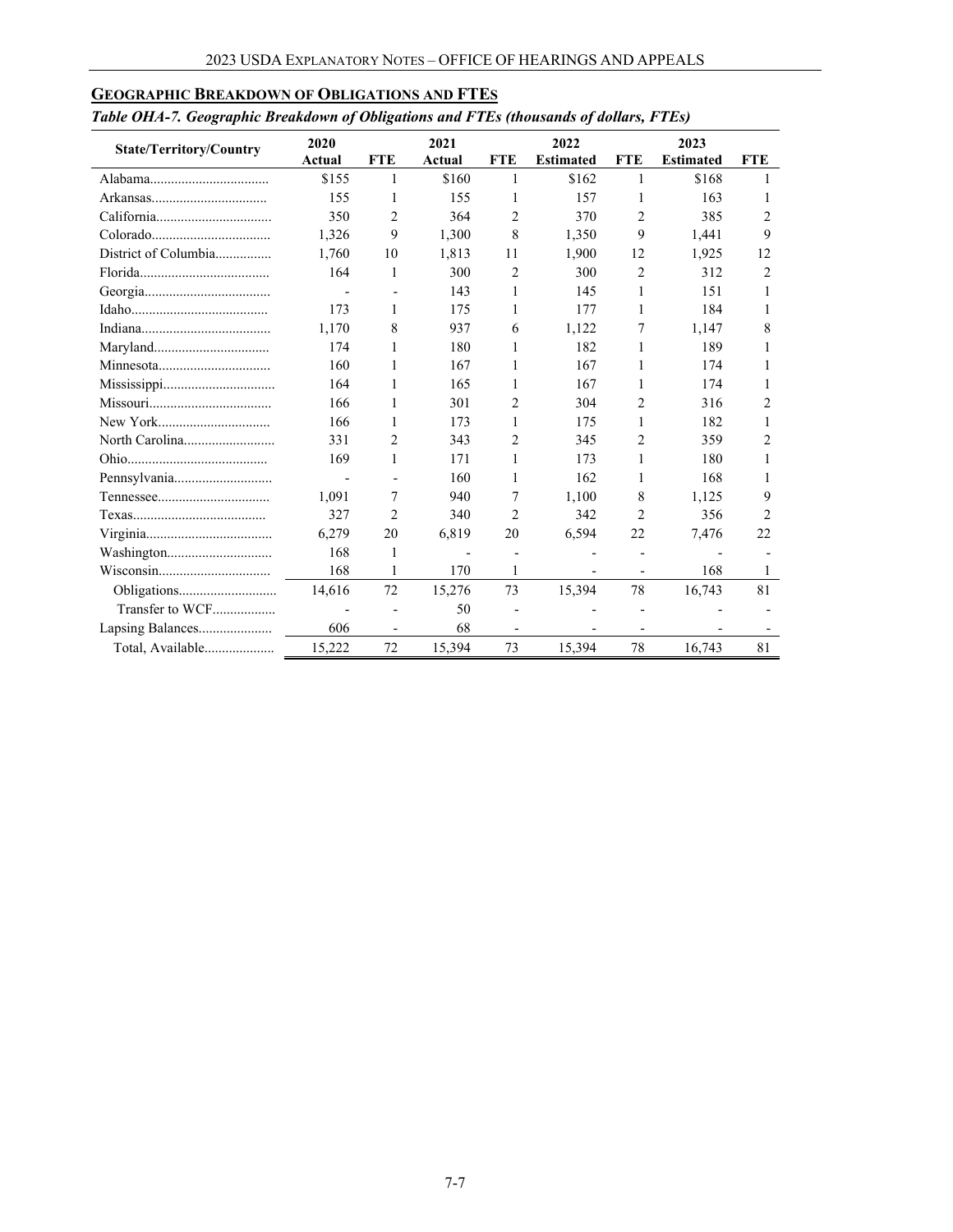## <span id="page-7-0"></span>**CLASSIFICATION BY OBJECTS**

| Table OHA-8 Classification by Objects (thousands of dollars) |  |  |
|--------------------------------------------------------------|--|--|
|                                                              |  |  |

| <b>Item</b><br>No. | Item                                                                | 2020<br>Actual    | 2021<br>Actual    | 2022<br><b>Estimated</b> | 2023<br><b>Estimated</b> |
|--------------------|---------------------------------------------------------------------|-------------------|-------------------|--------------------------|--------------------------|
|                    | Personnel Compensation:                                             |                   |                   |                          |                          |
|                    |                                                                     | \$2,265           | \$2,585           | \$2,812                  | \$3,351                  |
|                    |                                                                     | 6,101             | 6,650             | 6,656                    | 6,832                    |
| 11                 |                                                                     | 8,366             | 9,235             | 9,468                    | 10,183                   |
| 12                 |                                                                     | 2,888             | 2,958             | 3,091                    | 3,214                    |
| 13.0               |                                                                     | 2                 | 60                | 60                       | 60                       |
|                    |                                                                     | 11,256            | 12,253            | 12,619                   | 13,457                   |
|                    |                                                                     |                   |                   |                          |                          |
| 21.0               |                                                                     | 138               | 54                | 70                       | 100                      |
| 22.0               |                                                                     | 24                | 25                | 25                       | 40                       |
| 23.1               |                                                                     | 536               | 458               | 364                      | 464                      |
| 23.3               |                                                                     | 382               | 438               | 420                      | 420                      |
| 24.0               |                                                                     | 56                | 53                | 30                       | 58                       |
| 25.1               |                                                                     | 961               | 850               | 850                      | 970                      |
| 25.2               |                                                                     | 83                | 150               | 100                      | 100                      |
| 25.3               | Other goods and services from Federal sources                       | 885               | 732               | 720                      | 890                      |
| 25.7               |                                                                     | 152               | 141               | 80                       | 150                      |
| 26.0               |                                                                     | 137               | 122               | 116                      | 94                       |
| 33.0               |                                                                     | 6                 |                   |                          |                          |
|                    |                                                                     | 3,360             | 3,023             | 2,775                    | 3.286                    |
| 99.9               |                                                                     | 14,616            | 15,276            | 15,394                   | 16,743                   |
|                    | DHS Building Security Payments (included in 25.3)                   | \$52              | \$74              | \$74                     | \$74                     |
|                    |                                                                     | SO-OHA-NadTrack   |                   |                          |                          |
|                    |                                                                     |                   |                   |                          |                          |
| 11                 |                                                                     | 100               | 100               | 100                      | 100                      |
| 25.2               |                                                                     | 423               | 431               | 434                      | 437                      |
|                    |                                                                     | 523               | 531               | 534                      | 537                      |
| 25.3               |                                                                     | 683               | 683               | 683                      | 713                      |
|                    |                                                                     | 683               | 683               | 683                      | 713                      |
|                    |                                                                     | 1,206             | 1,214             | 1,217                    | 1,250                    |
|                    |                                                                     |                   |                   |                          |                          |
|                    | <b>Position Data:</b>                                               |                   |                   |                          |                          |
|                    | Average Salary (dollars), ES Position                               | \$180,200         | \$178,348         | \$178,348                | \$178,348                |
|                    | Average Salary (dollars), GS Position<br>Average Grade, GS Position | \$113,625<br>13.3 | \$114,059<br>13.4 | \$117,135<br>13.5        | \$117,135<br>13.5        |
|                    |                                                                     |                   |                   |                          |                          |

## **Advertising Expenditures**

There are no contracts for advertising expenses to report.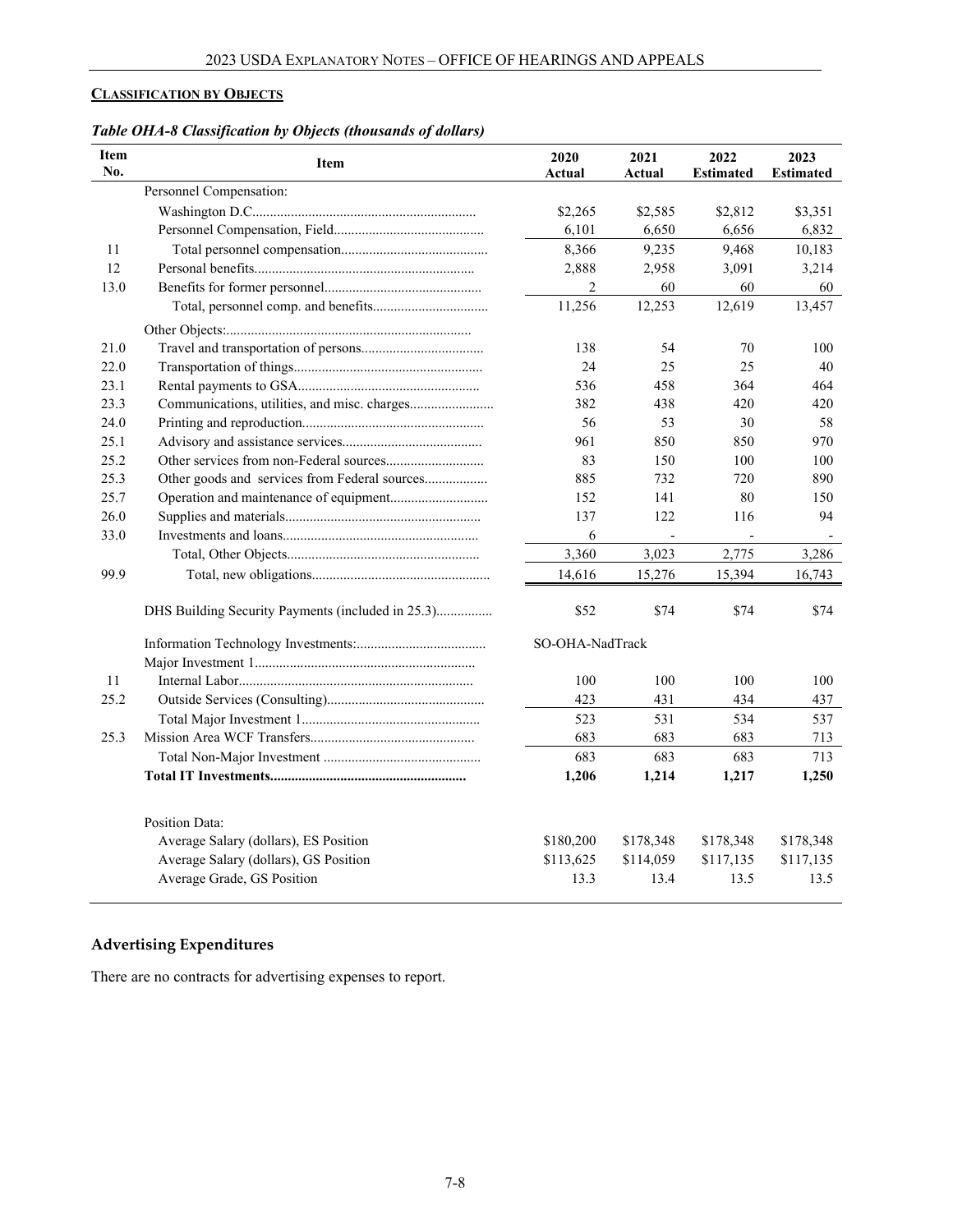### **STATUS OF PROGRAMS**

The Office of Hearings and Appeals (OHA) was established in 2017 to consolidate three previously separate entities: The National Appeals Division (NAD), the Office of the Administrative Law Judges (OALJ), and the Office of the Judicial Officer (OJO).

Previously, OALJ and OJO were offices under Departmental Administration, and NAD was an independent office that reported to the Secretary of Agriculture. The reorganization consolidated administrative support for the three USDA entities that adjudicate first and second-level hearings and appeals at USDA. After consolidation, NAD, OALJ, and OJO continues to conduct proceedings under their respective legal authorities.

The mission of OHA is to plan, coordinate, and provide administrative support for NAD, OALJ, and OJO. OHA promotes fairness, transparency, and consistency in NAD, OALJ, and OJO proceedings through the planning, coordination, and administration of office-wide activities and initiatives.

#### **Current Activities**

NAD conducts fair and impartial administrative appeal hearings and reviews of adverse decisions by certain agencies within USDA, and issues determinations in an expeditious manner that reflect a thorough consideration of factual information that reach a proper conclusion. Adjudicative activities include:

- Appealability Determinations: The Director reviews hundreds of agency decisions when an agency notifies a participant that it does not believe an administrative decision is appealable.
- Pre-Hearing Conferences: NAD conducts pre-hearing conferences to identify and/or narrow the issues in the appeal and help parties understand the evidence they need to present at the hearing.
- Hearings: In the first-level appeals process, NAD Administrative Judges conduct impartial administrative hearings and issue determinations, which include decisions about attorney fees under the Equal Access to Justice Act that reflect a thorough consideration of factual and legal information.
- Reviews: On petition, in a second-level appeal, the NAD Director reviews Administrative Judge Appeal Determinations, renders second–level decisions about attorney fees under the Equal Access to Justice Act, and may grant equitable relief to the same extent, as such authority is provided to the Secretary.

OALJ conducts rulemaking and adjudicatory hearings nationwide under approximately 50 statutes that are subject to the Administrative Procedure Act (5 U.S.C. §§ 551 *et seq*.). Adjudicative activities include:

- *Initial Decisions*: Judges issue initial decisions and orders in disciplinary and enforcement proceedings, which become final decisions of the Secretary unless appealed to the Judicial Officer.
- *Consent Decisions*: Judges approve consent decisions entered by the parties, which resolve disputes by settlement.
- *Publication of* Agricultural Decisions: OALJ publishes *Agriculture Decision*s, the official compilation of decisions and orders issued in adjudicatory proceedings conducted for the Department.

OJO is delegated authority to act as the final deciding officer for the United States Department of Agriculture in adjudicatory proceedings listed in 7 C.F.R. § 2.35. Adjudicatory activities include:

- Review of ALJ Decisions: On petition for review, the Judicial Officer reviews initial adjudicatory decisions issued by USDA's Administrative Law Judges. This second-level review may include Administrative Law Judge decisions about attorney fees under the Equal Access to Justice Act.
- Reparation Decisions: The Judicial Officer issues reparation decisions under the Packers and Stockyards Act (P&S Act) and the Perishable Agricultural Commodities Act (PACA). Review of Decisions Subject to the APA: The Judicial Officer reviews decisions in adjudicatory proceedings that are subject to the Administrative Procedure Act, 5 U.S.C. §§ 556, 557.

#### **Selected Examples of Recent Progress**

#### In FY 2021, NAD:

• Processed 1,032 cases filed with NAD.